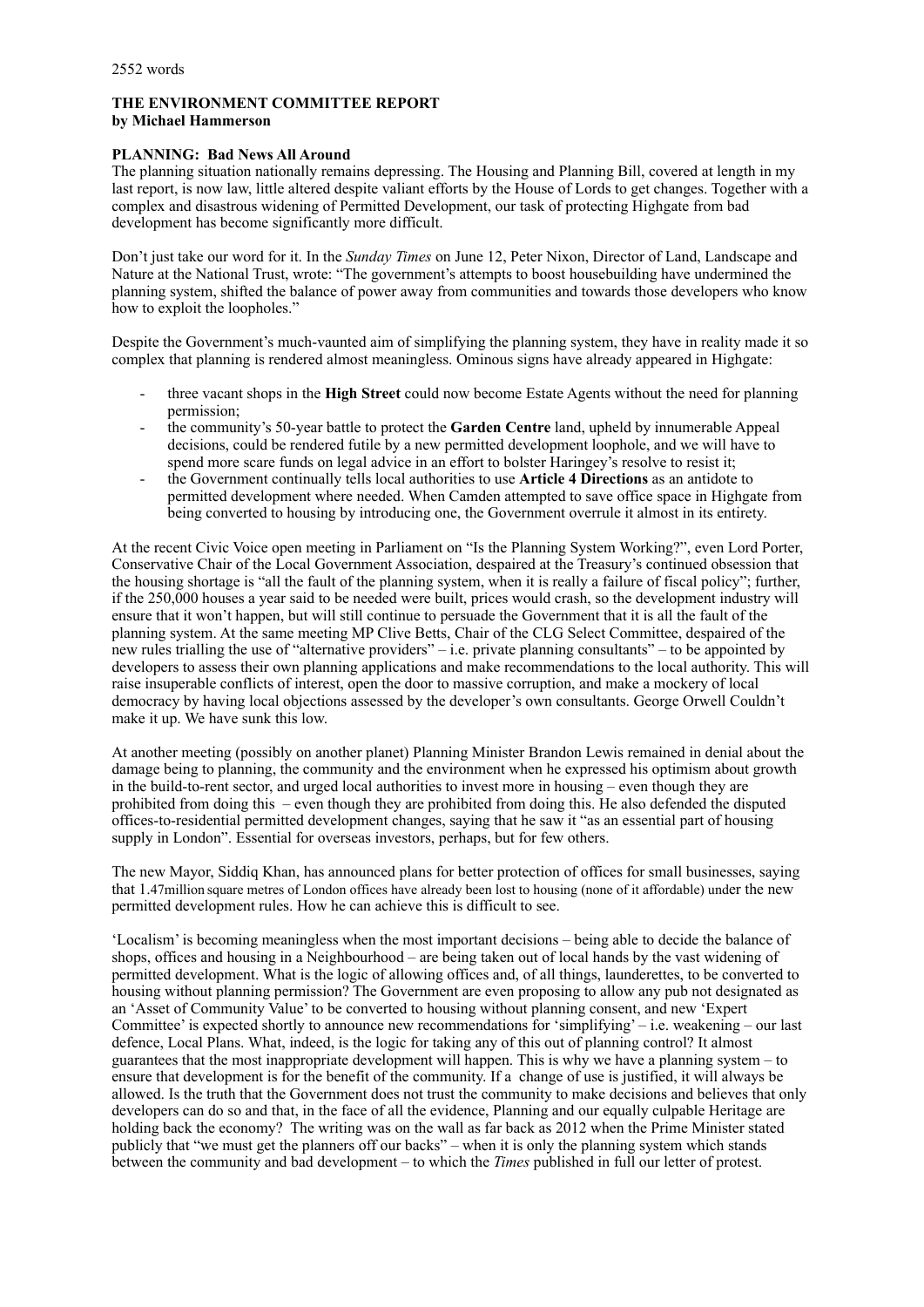Social and affordable housing will now be replaced by 'Starter Homes', for which a London family will need an income of £70,000 and a mortgage deposit of £90,000. If the government wishes to address the housing issue, why is it silent on the 700,000 vacant housing units across England – many vacant because VAT on repair and restoration is 20% while on new build it is zero – and the 470,000 unimplemented permissions for housing (57% in London) not being built because prices are not *high* enough? In the meantime, 70% of new housing in inner London is being built for the overseas investment market, and 60% in some outer areas.

Haringey's Assistant Director of Development, Stephen Kelly has, sadly, left to become Head of Planning at Cambridge. He had a difficult balancing act, reconciling conflicting pressures (including ours!) and trying to infuse a new team spirit into what, when he arrived, was a Planning Department in some disarray. However he always found time to liaise with us, and a constructive working relationship developed, which we can only hope can continue with his successor. In the meantime, our hard-working Councillors in both Boroughs continue to give us immense support and to ensure that we get access to the right departments and officers – which, in the case of Camden, remains difficult, as many others besides ourselves are finding.

### **PLANNING: Major Local Concerns/Action Groups**

We have raised major concerns with Haringey on decisions being made in **Archway Road**, which is trying hard to regenerate itself despite problems including loss of retail to housing; a flood of applications to convert shops and single dwellings to multiple dwellings; traffic and parking difficulties; and damage to historic shopfronts. Some of the housing applications, sometimes for work done without permission, ignore basic housing standards and are of a shockingly poor standard, or often inaccurate and threaten to be the slums of tomorrow. One included a flat of 9.5 sq.m., including a shower room. The planners often fail to study the applications in sufficient detail and give permissions which should patently not have been granted, despite their flaws being pointed out in our detailed objections (and you may be sure that it is very demoralising to put so much work into our responses, only to see them disregarded). There is continual pressure to reduce the size of the **Winchester Tavern** and increase the number of flats already permitted. We are in the process of setting up an action group with local residents associations, traders, the CAAC and the Neighbourhood Forum. Some local residents have also approached us with regard to setting up a similar group for the **High Street**.

## **DEMOLITION AND NEW-BUILD**

### **The Bishops Area**

The pressure for demolition and massive new build, and for high gates and fences, remains heavy in the "Bishops" area, notable Sheldon Avenue and Stormont Road which, because of some inexplicable weak decisions by Haringey – and sometimes by the Planning Inspectorate - allowing good Arts and Crafts houses to be replaced by "Mac Mansions" are being relentlessly eroded in character, as streets like View and Denewood Roads have already been done, to the point where it is not inconceivable that their Conservation Area status could be threatened, with significance for both the area's historic character and property values.

## **3 Francis Place**

Despite many objections, and despite Haringey's own covenant against excavation on the site, they have approved a Construction Management plan necessitating access for heavy lorries to **3 Francis Place** from the Parkland Walk. However, permission has not yet been given to use the Parkland Walk, and we will join the Friends in fighting to ensure that this does not happen.

#### **11 North Hill**,

We have sent a long and detailed objection to a new development proposal for 11 North Hill which is little changed from the previous withdrawn application, to which we also objected. It will require the underpinning of the Listed Bull pub, and the Listed 7 North Hill, both of which it adjoins. This could have a major impact on the pub's structure, and on its business for 18 months. It is argued that development is justified because it would be a replacement for a house which was there, long ago; but this ignores the fact that there is a replacement already, the important 1960s Walter Segal house, No. 9, which will be only 2m away from the basement, which comprises some 50% of the house and occupies 85 of the site, including over 50% of the front garden. We also consider that the design is not good enough for the Conservation Area, and that construction on this site is not feasible without causing damage to adjoining buildings and the wider Conservation Area.

#### **CONSTRUCTION MANAGEMENT PLANS**

Given the relentless pressure for development in the area, co-ordination of Construction Management Plans (numbers of lorries, pavement closures, working hours, etc) is vital if the lives of other residents are not to be a continual misery, as development succeeds development in the same street; but there is great inconsistency in how Camden and Haringey require them as a condition. Two approvals for large basements **(Greenview Court, Winchester Place, and Fleur-deLys, Grange Road)** do not require CMPs, yet in each road access is poor and in the former, two further basement excavations are likely to go on at the same time; yet no co-ordination of the schemes is required.

## **SOME STORIES OF (QUALIFIED) SUCCESS**

**The Miltons** We were dismayed when Homes for Haringey submitted proposals for mass replacement for fine original Victorian doors and windows with modern glazed units – and further dismayed when Haringey